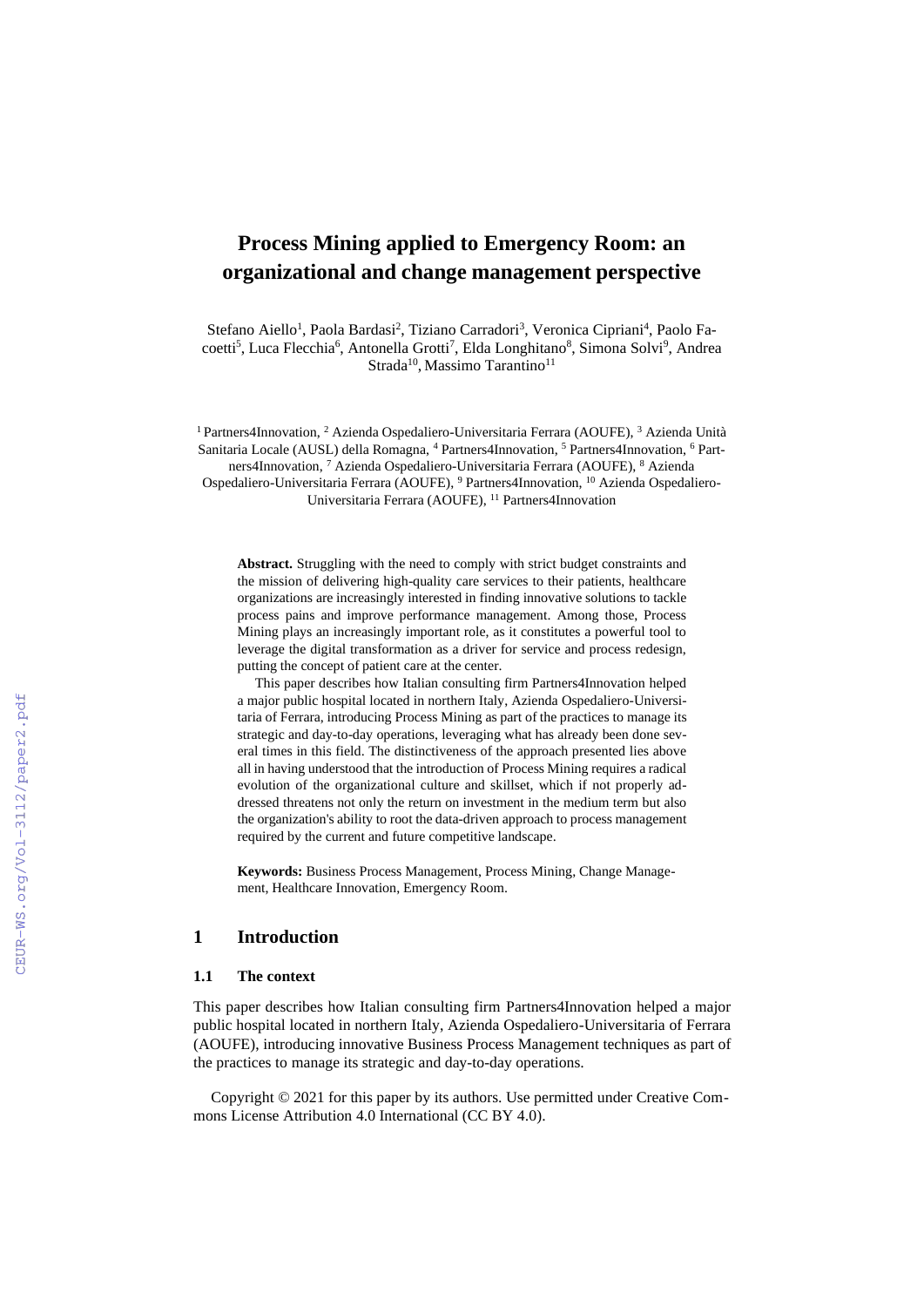Like any other institution operating in the healthcare industry, AOUFE was dealing with the structural problems that have characterized the Italian healthcare sector over the years:

- Significant differences between regions in services supply, especially in prevention and assistance services
- Little integration between social, local, and hospital services
- Significantly high waiting times to access specific medical services

The described scenario made therefore essential, and very risky to further defer, to leverage the digital transformation as a driver for service and process redesign, putting the concept of patient experience at the center.

While one can argue that such challenge is faced by companies operating in every industry, for hospitals and other healthcare institutions, especially those operating in the public sector, this is particularly critical, as they often suffer from historical difficulty in developing process and data skills among the top and middle management and the impossibility to leverage capital markets.

Moreover, healthcare institutions typically struggle in making their organization model evolve to introduce an Operations Department. In many cases the performance management systems in place are merely formal and do not help the management to have an effective impact on the organization, its processes, and its services: the logic with which they are built is often more of fulfillment than of substance. This, in turn, is strictly related to the heavily siloed structure of these organizations, in which the various departments often act as independent organizational units, therefore making it very hard to develop a performance management system that allows these organizations to connect clearly and measurably their strategic goals with the improvement objectives of their components (processes, services, infrastructure, people, data, culture, ...).

On top of that, driven by their seamless experiences with the big brands of the digital world, patients are becoming increasingly sensitive to the overall care experience within the hospital, where factors such as quickness and simplicity play a crucial role. Finally, hospitals face the challenge of coordinating the work of actors characterized by very different backgrounds and skills: managers, medical professionals, and administrative staff must all work together to ensure the best quality service while paying the highest possible attention to costs and efficiency.

### **1.2 Process mining as a possible solution**

In such a scenario, processes are one of the pillars, together with people, technology, and facilities, which can allow an organization to deploy its strategy in terms of patient experience and operational efficiency.

Thus, AOUFE was looking for innovative solutions to analyze, optimize and manage its processes in a quick, cost-effective, and simple way [1].

To achieve that, the hospital resorted to Partners4Innovation. Given its proven track record of projects related to digital transformation in the healthcare sector, thanks to the experience of the professionals working both in the Healthcare Innovation practice of Partners4Innovation (and which, previously, were academic researchers on the very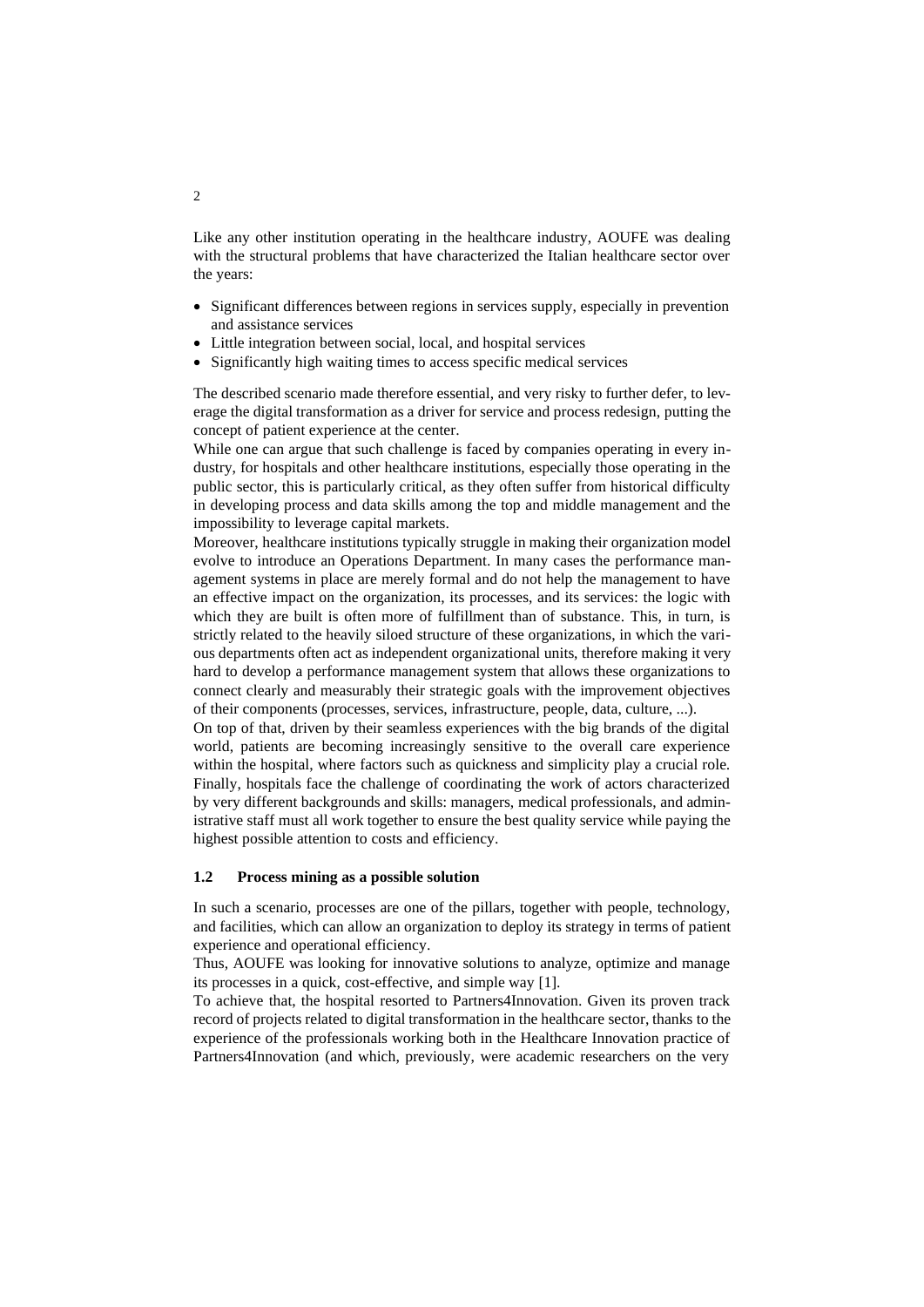same topics) and the competencies on data analysis from the Data Insights & Organization service line, AOUFE found in Partners4Innovation the ideal partner to start a transformation journey towards being a data-driven organization. The two organizations then joined forces to design an evolutionary path to enhance the organization business process management capabilities by harnessing the power of Process Mining, an innovative analysis technique based on the exploitation of log data registered by the information systems used to execute the process [2, 3, 4]. The chief executive at the time, Dr. Carradori, gave the start to the initiative, then the new chief executive, Dr. Bardasi continued it to further enhance the level of diffusion in the organization.

After a brief discussion with the organization's top management (chief executive and the structure responsible), the most suitable process to start with was identified in the Emergency Room management, which was selected based on two conditions: availability of log data and performance that could have been significantly improved. The first is the necessary condition to use Process Mining, but the latter is somehow even more important: for the process stakeholders to be truly committed to the project, this needs to target their pains and concerns.

Once the scope was defined, the goals were set. Asthe first step of an evolution journey, the pilot project had two clear objectives: on one hand, to contribute to improving the process performance by finding opportunities for efficiency; on the other, lay the foundation for a cultural change and the evolution of the management towards a more datadriven approach in the management of the processes.

To tackle these goals, the pilot project was structured in two complementary streams. The first one was focused on the analysis and optimization of the process, seeing Partners4Innovation data scientists mining the log data to get a clear representation of how the process was executed and to identify inefficiencies and opportunities for improvement. The second one was focused on raising awareness and developing data analysis and Process Mining capabilities, consisting of both theoretical and practical training sessions.

As a result, the hospital was able to find significant room for improvement in the Emergency Room process, with direct benefits on both operative costs and patients' satisfaction, and even more importantly, it laid solid foundations for a radical shift in the management of its processes: by directly experiencing the power of data-driven analysis [5, 6] and enhancing the skill set of process stakeholders with data and Process Mining capabilities, it became ready to expand the scope and work on embedding this new data-driven culture in both its strategical and day-to-day operations [7].

# **2 Situation Faced**

### **2.1 Background: the healthcare sector**

At the time of the analysis, AOUFE employed over 2500 professionals and provided healthcare services to over 360 000 people. Among those, almost 30% were represented by senior citizens (over 75 years old). It was equipped with around 700 beds for hospitalization and the Emergency Room counted an average of about 50 000 accesses per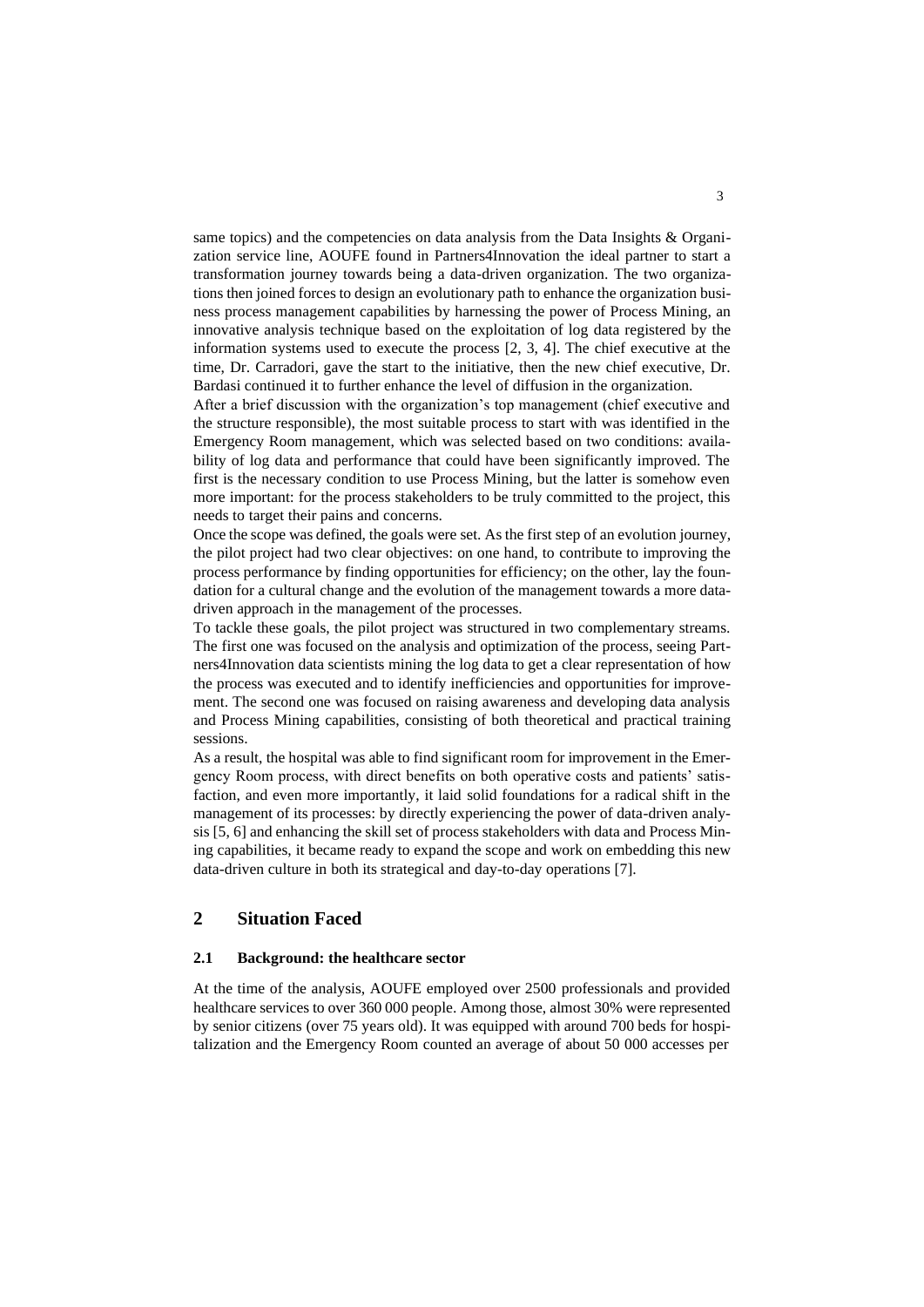year. In the table below, you can find some figures about AOUFE's Emergency Room process:

| <b>Yearly number of episodes</b>                                 | $\sim 50.000$      |
|------------------------------------------------------------------|--------------------|
| Yearly number of patients treated                                | $\sim$ 30.000      |
| Average throughput time of cases                                 | $\sim$ 260 minutes |
| Number of variants identified                                    | $\sim 4.000$       |
| Percentage of cases covered by the<br>first 10 variants          | $\sim$ 50%         |
| Average throughput time of cases<br>covered by first 10 variants | $\sim$ 220 minutes |

**Table 1.** Yearly average figures of AOUFE Emergency Room process in 2018-2019

After having discussed and analyzed the issues with the stakeholders, the most suitable process for the pilot project was identified in the Emergency Room process. In addition to the availability of log data, there were many other important reasons for this choice:

- Great emphasis on performance, as it is aimed at managing emergencies, where time is a critical factor
- High focus on efficiency in the usage of facilities and resources
- Direct impact on quality perception by citizens and patients
- Presence of regulatory standards and constraints (e.g., throughput time limits, criteria for the assignment of priority codes, etc.)

Indeed, in their daily activities, hospitals need to handle different issues, and the most common concerns are as follows:

- **Compliance challenges:** in practical terms, hospitals need to respect time limits for taking charge of the patient's care and for discharge, as specifically required by regulators. One of the most effective ways to face this issue while optimizing throughput times is to precisely define each process and standardize it as much as possible.
- **Organization:** to efficiently operate, these institutions need to carefully manage and organize facilities and resources - both internal and external - and define and manage how they cooperate.
- **Technology:** it's a key factor for process optimization, as information systems and tools for operations and analysis of information are essential to complete and guarantee all the elements.

#### **2.2 The presented case studied**

The case presented in this paper was no exception. Focusing on the Emergency Room process, the process owner was suffering from the inability to have a clear and objective picture of the process, despite well-known performance problems were present, especially for the time boundaries imposed by the regulation and in the management of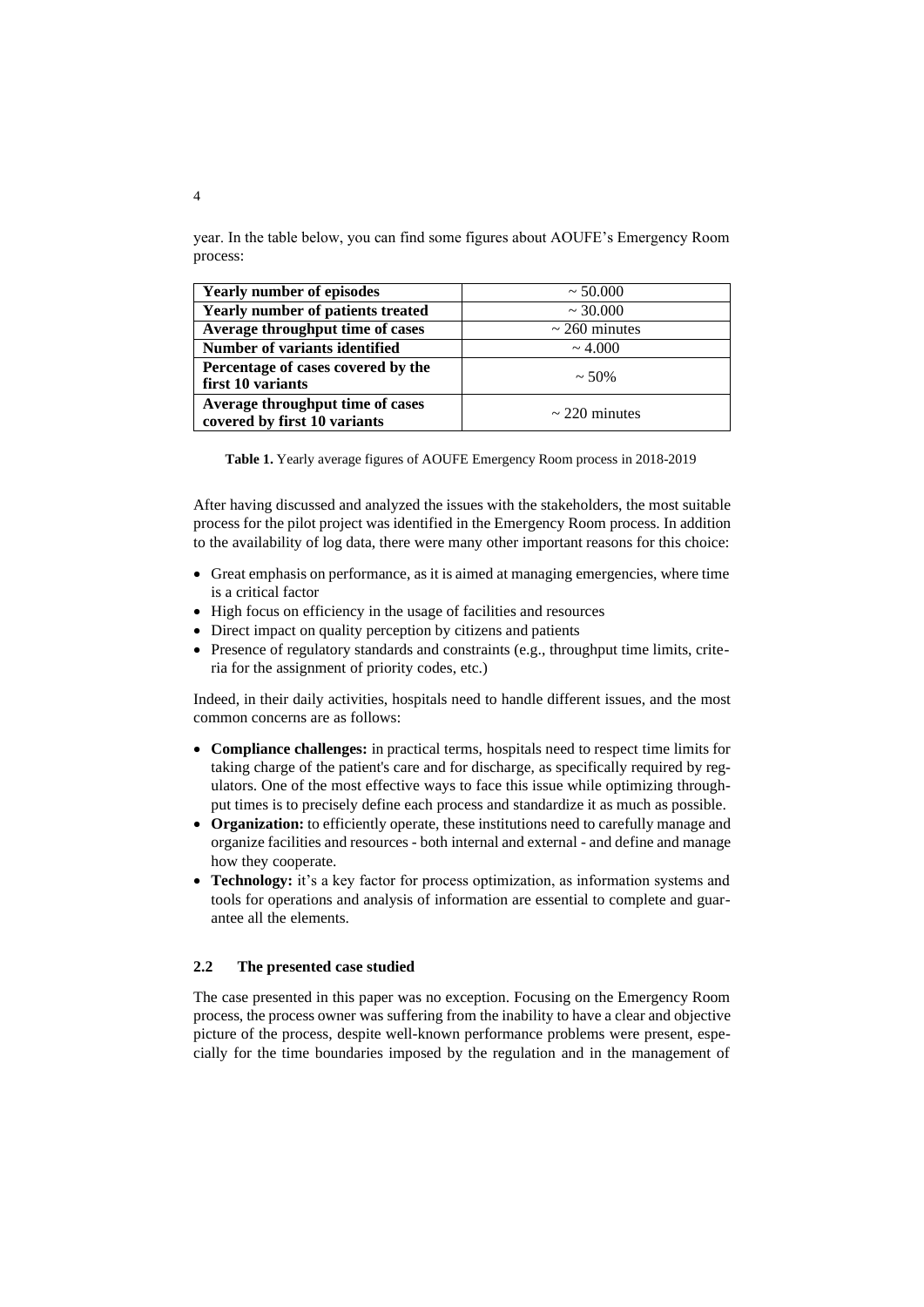those patients needing hospitalization after first aid. Moreover, there was a widespread feeling that the process was heavily unstandardized, with significant coordination problems with the units responsible for laboratory exams and image diagnostics departments.

On top of that, the hospital lacked a structured, effective, and most importantly datadriven performance management system: process assessments were conducted sporadically and with a mainly qualitative approach based on experience and gut feelings, despite some structured reports produced from the statistics department being present, which was related to a general lack of data culture, especially in the medical professionals.

Therefore, as mentioned in the introduction, the goal was twofold: on one hand, dig into the Emergency Room process, clarify its real execution, expose its improvement areas, and identify bottlenecks and inefficiencies to develop an evidence-based plan of improvements that could boost both the performance of the process and the satisfaction of patients; on the other, introduce a new approach to the management of operative processes and establish a data-driven culture.

### **3 Action taken**

#### **3.1 The different streams of the project**

To deliver the desired output, the project was structured in two parallel but complementary and integrated streams:

- **Process analysis:** it represented the analytical part of the project, in which log data were mined to expose the dark areas of the process and identify inefficiencies and opportunities for optimization
- **Change management:** it represented the qualitative part of the project, aimed at raising awareness and developing data analysis and Process Mining capabilities across both process stakeholders and management

### **3.2 Process Mining Analysis**

As regards the first stream, since AOUFE had no previous experience in Process Mining analysis and given the need to contain the initial investment, it was designed and carried out with a methodology-centered approach, rather than a technology-centered one. Indeed, Process Mining initiatives are often technology-driven, rather than focused on the empowerment of process stakeholders. In other words, in many cases companies rush in buying expensive software tools, thinking that a good software represents the solution to their problems, and overshadow the importance of empowerment and upskilling, ending up in the failure of the initiative because the organization is not able to correctly use the software and evaluate the value it brings. Especially in organizations with a cultural deficit in data-driven decision-making, such an approach is doomed to fail, as these initiatives are likely to be just a one-time experience, with no real change in the attitudes and mindset of people in general and process owners. Of course, this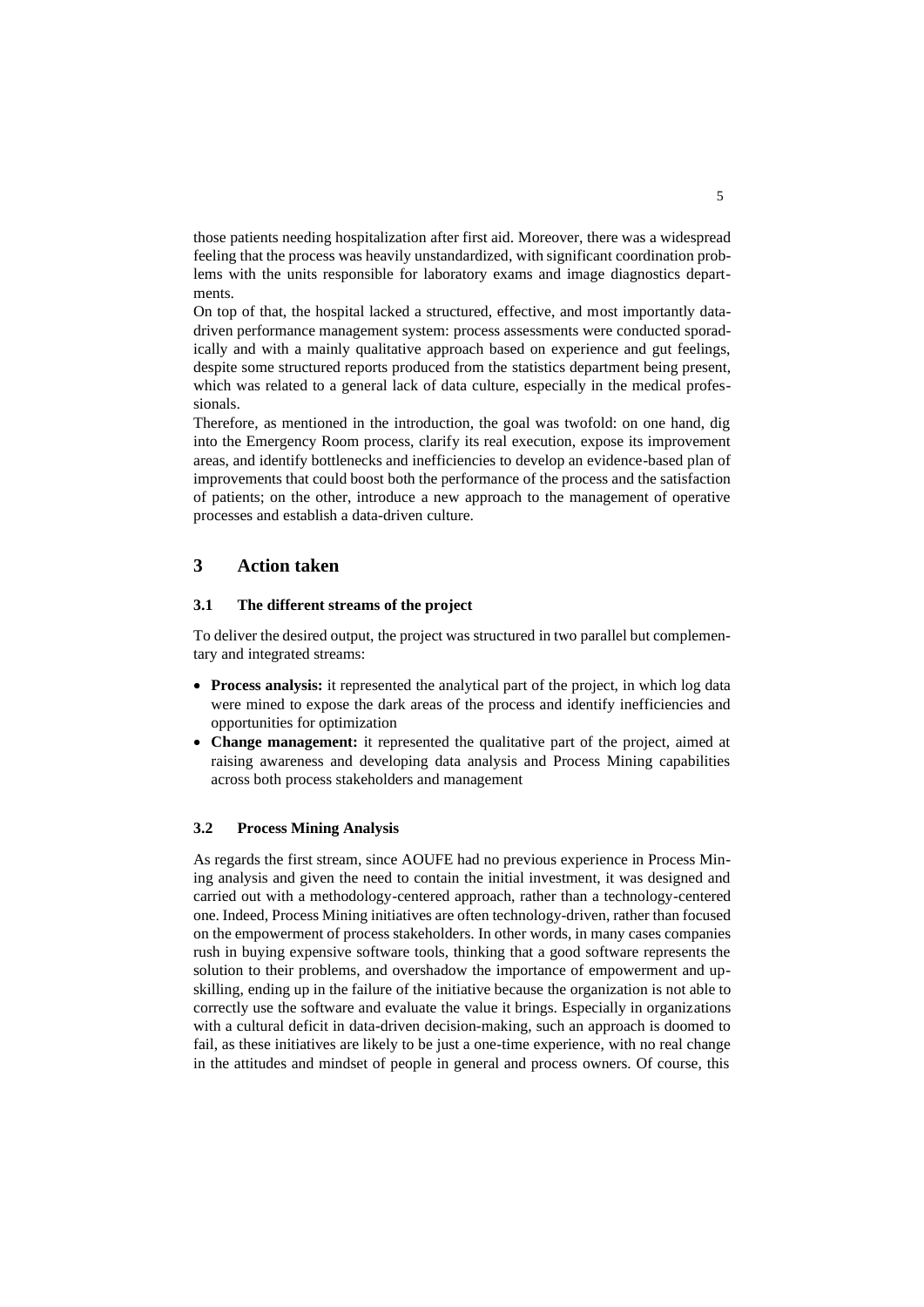does not mean that Process Mining software is not relevant, but simply that it cannot be more important than competencies.

Following this approach, AOUFE, therefore, chose to start working with a free licensing technology stack, focusing its effort on embracing the methodology and developing a data culture across the organization. In particular, the following tools were used:

- **Data preparation:** R programming language
- **Process Mining analysis:** Celonis Snap (free web-based version of Celonis) & R programming language
- **Data visualization:** Microsoft Power BI Desktop

Before digging into the analysis of log data, two important preliminary steps were taken. First, Partners4Innovation ensured the full sponsorship of the hospital's top management, which is crucial to guarantee deep commitment to change from all the actors involved, especially in contexts in which existing behaviors and attitudes are strongly rooted. The nature of the project was twofold: as the general management (chief executive and structure responsible) encouraged the initiative, it is primarily top-down. However, to make the desired cultural change and process mining a viable and effective tool for the organization, process owner and process stakeholder needed to be fully empowered and involved, turning the top-down commitment into a bottom-up approach to change. Therefore, the intuition of the chief executive was a great starting point, but each actor needed to understand the potentiality of process mining techniques and, in this case, to be aware of the competitive advantages that a data-driven approach can generate. Constant dialogue, cooperative design at each step, and focus on pains and concerns are the key ingredients for this to happen.

Then, a small but heterogeneous working team was put together: the process owner, recovery department and diagnostics managers, IT professionals, and analysts (in this case represented by Partners4Innovation data scientists and healthcare innovation consultants) were brought at the same table to deliver their contribution to the project success.

Once roles and responsibilities were defined, the actual analysis work began.

First, the IT department was appointed with the extraction of log data, with the time horizon set to the entire year 2018. During this first step, one of the main obstacles arose, namely the long duration of the data extraction process. Since the management of several systems was being outsourced to third-party suppliers, the gathering of data was (at least partially) delegated to such external companies, which took a very long time, and in some cases even ended up in the wrong implementation of the specified functional requirements. This of course raised awareness on a very important element: Data Governance, which is essential for companies aiming at adopting a data-driven approach to business management.

Then, once the data was retrieved, the data preparation phase started. This was carried out by Partners4Innovation data scientists, who put together data sets extracted from different information systems and produced an overall log ready to be processed. Here, another major obstacle arose: data quality. Indeed, the raw data extracted was affected by a variety of quality issues: missing data, duplicated records, odd values, ambiguous process instances. Only through a constant dialogue between Partners4Innovation and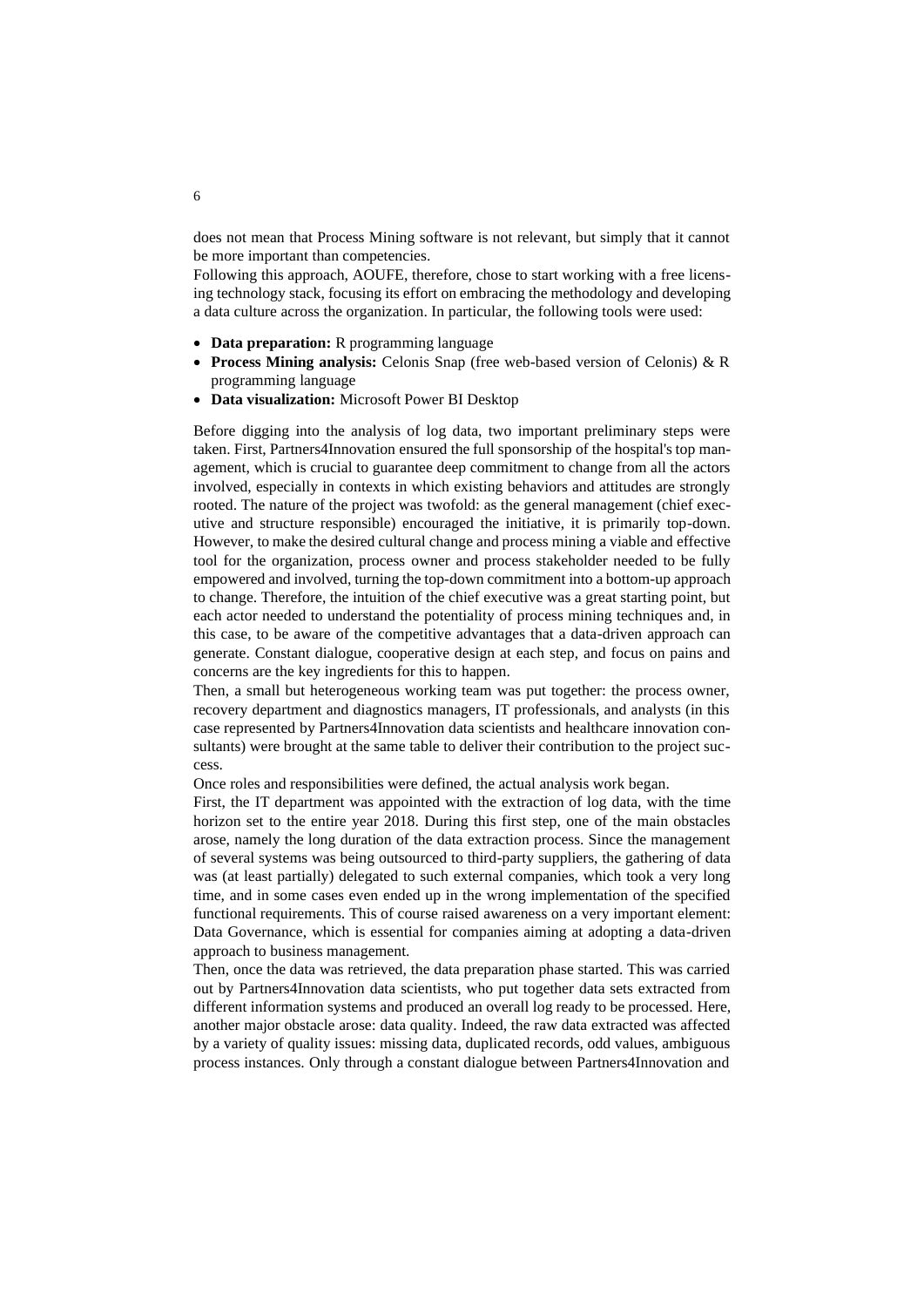AOUFE it has been possible to identify how to manage all the different issues and exceptions, finally arriving to the creation of the dataset for the analysis.

Coherently with the overall approach, then the actual analysis was carried out with an iterative working method, characterized by a series of quick and auto consistent analyses performed at regular intervals, which allowed to obtain tangible value in a very short amount of time and, more importantly, keep all stakeholders committed to the initiative.

As mentioned before, the primary focus of the Emergency Room process analysis was its performance. Therefore, the following analyses were conducted:

• **Process overview:** descriptive analysis aimed at providing a quantitative measurement of the overall phenomenon.

Among other important findings, this analysis showed a relevant difference between the mean throughput time (258 minutes) and the median throughput time (226 minutes): indeed, the distribution was characterized by positive skewness, and a staggering 21,5% of instances showed a duration over 6 hours, the limit imposed by the regulation. See also *Table 1* for a small sample of metrics used in this phase

• **Automated discovery of the process and variants analysis:** the focus here was to display the various ways in which the process was executed, evaluating its degree of standardization, and analyzing the differences in performance between the different process variants. This analysis showed a huge number of process variants (4087), among which the first 10 by frequency accounted for just over 52% of total instances, meaning that there were a lot of variants executed very sporadically. Focusing on performance, this analysis also showed that laboratory and image diagnostics exams were on average associated with longer throughput times



**Fig. 1.** Process map for the first 10 variants at full activities and connections detail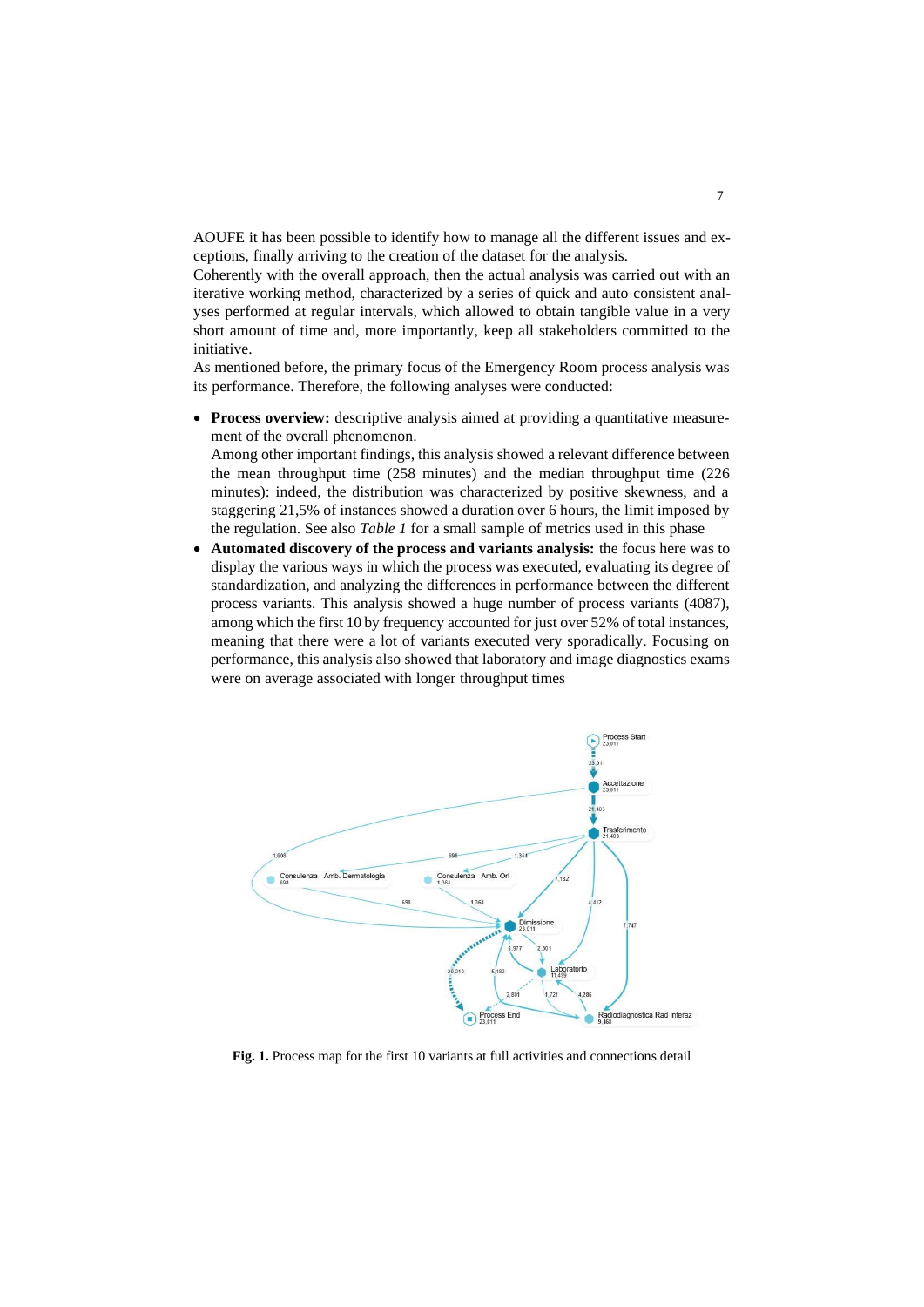- **In-depth analysis of specific areas of the process:** focus on some specific process pains. In particular, the following areas, identified as the most critical by the process stakeholders, were subject to a dedicated deep dive:
	- **Triage and first visit:** these activities are the very first steps of the process, often playing a key role in the overall process performance. Then, the patient is visited by a doctor, who determines the required set of exams and/or medical procedures to be executed. This initial step is very important for two reasons: first, it has a direct impact on the rest of the process, as it sets priorities and pre-determines the patient journey; second, it is subject to specific time limits specified by the regulator. Therefore, conformance checking analysis was very relevant.

This analysis showed that while on average the priority defined by triage codes was respected, there was a significant number of instances for which the time limits imposed by the regulation were exceeded, especially in the afternoon and night shifts, where the average time for patient's charge was respectively 73.5% and 63.7% higher than the one registered in the morning shift. The root-cause analysis showed that this was due to issues related to the shift changes procedure

— **Diagnostics exams and consultancies:** as these activities involved actors external to the Emergency Room (namely laboratories, diagnostic departments, and specialized doctors), the process owner was very interested in evaluating their impact on the duration of the entire process, as well as identifying potential frictions in their interactions. Therefore, the analysis focused on the evaluation of request volumes and response times, together with the identification of those exams and consultancies associated with the highest process duration.

This analysis showed that laboratory and image diagnostics exams were the ones associated with the longest throughput times, which was particularly relevant considering that 43% of all patients did both at least one time in the process.

— **Hospitalization after first aid treatment:** this represents the final step of the process and was the main concern for all the process stakeholders, as it was very clear that the ways and supporting tools used to manage the hospitalization in dedicated departments after first aid was inadequate, often causing very long waiting times. Therefore, the analysis focused on the interaction between the Emergency Room and the bed management unit, to determine the root causes behind the high waiting times.

The first striking result of this analysis was that in only 32.8% of the cases the request for hospitalization was done using the dedicated information system, meaning that in over 2/3 of the times the bed management activities were carried with the only help of phone and emails, with obvious effects in terms of efficiency. Moreover, the analysis showed a great variation in the bed waiting time according to the shift, with morning requests taking twice as much as those made in the afternoon, and department of destination, with five departments identified as the most problematic.

As said before, all these analyses were conducted in iterative cycles, and their results were presented to the working group with the help of data visualization tools, which

8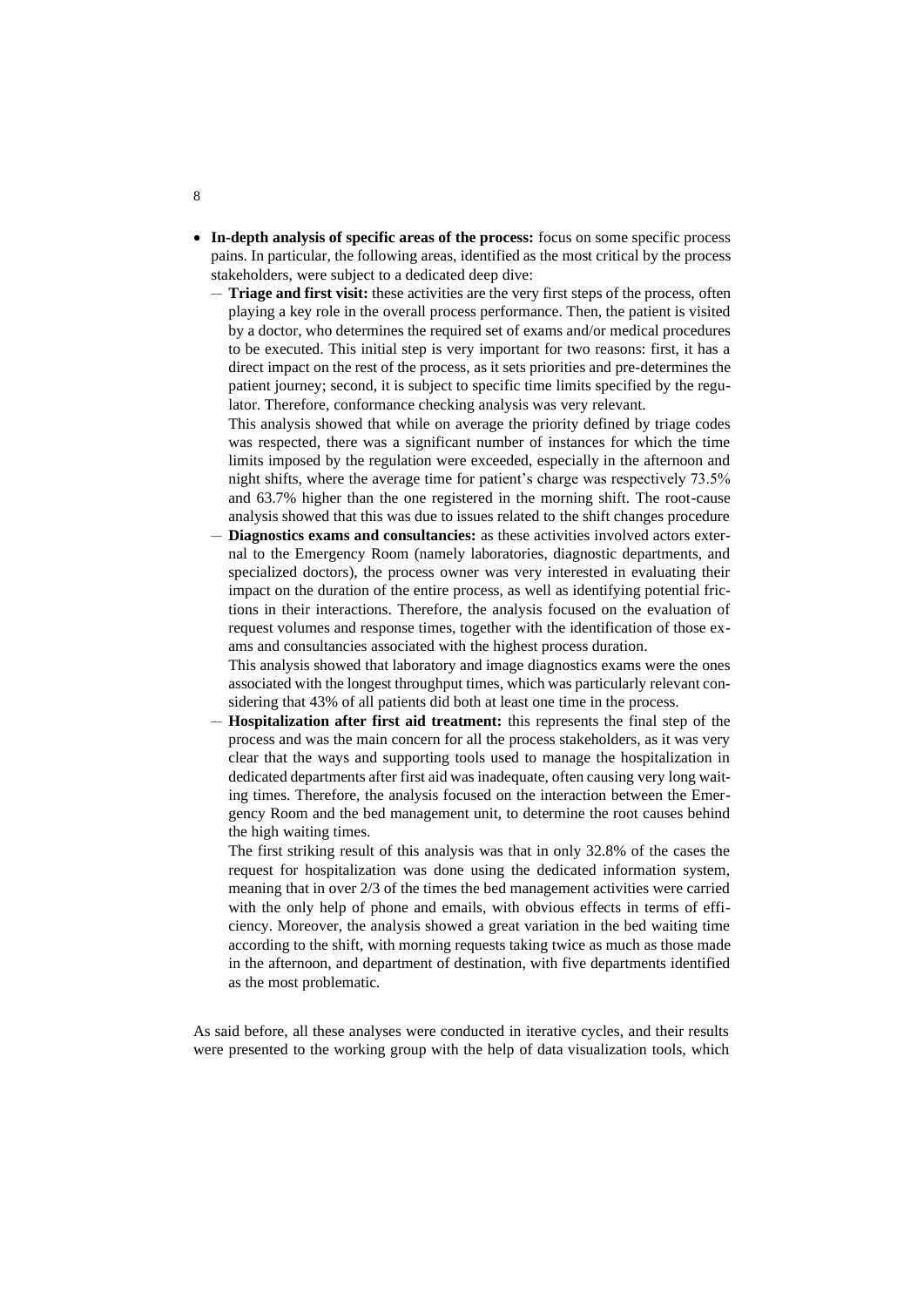proved very effective in helping everybody understand the phenomena driving the process performance.



**Fig. 2.** Example of data visualization artifact used to discuss pieces of evidence and findings

Following a co-design approach, such sessions were designed to spark evidence-driven discussions between all the stakeholders on how to tackle the issues that had emerged, and so they were used to define the improvement plan. Moreover, a set of specific KPIs was designed to support the continuous monitoring of the process and the evaluation of the corrective measures to be implemented.

### **3.3 Change management**

Concerning the change management stream of the project, it is important to underline again that the working group needed to improve its data analysis competencies, and in general, the whole organization needed to work on its data culture. To tackle these aspects, Partners4Innovation designed a dedicated training program, which was tailored for the two main categories of stakeholders: those who work with the data and those who consume the data, making decisions based on that data. For the first group, the training focused on the logic that drove the data preparation activities; while for the second, it was centered around Process Mining analysis and data understanding. In both cases, the training was carried out with a mix of live practical sessions and sharing of documentation.

### **4 Results**

Focusing just on the Emergency Room, the pilot project allowed to identify several potential areas for improvement, which spanned across four different but strictly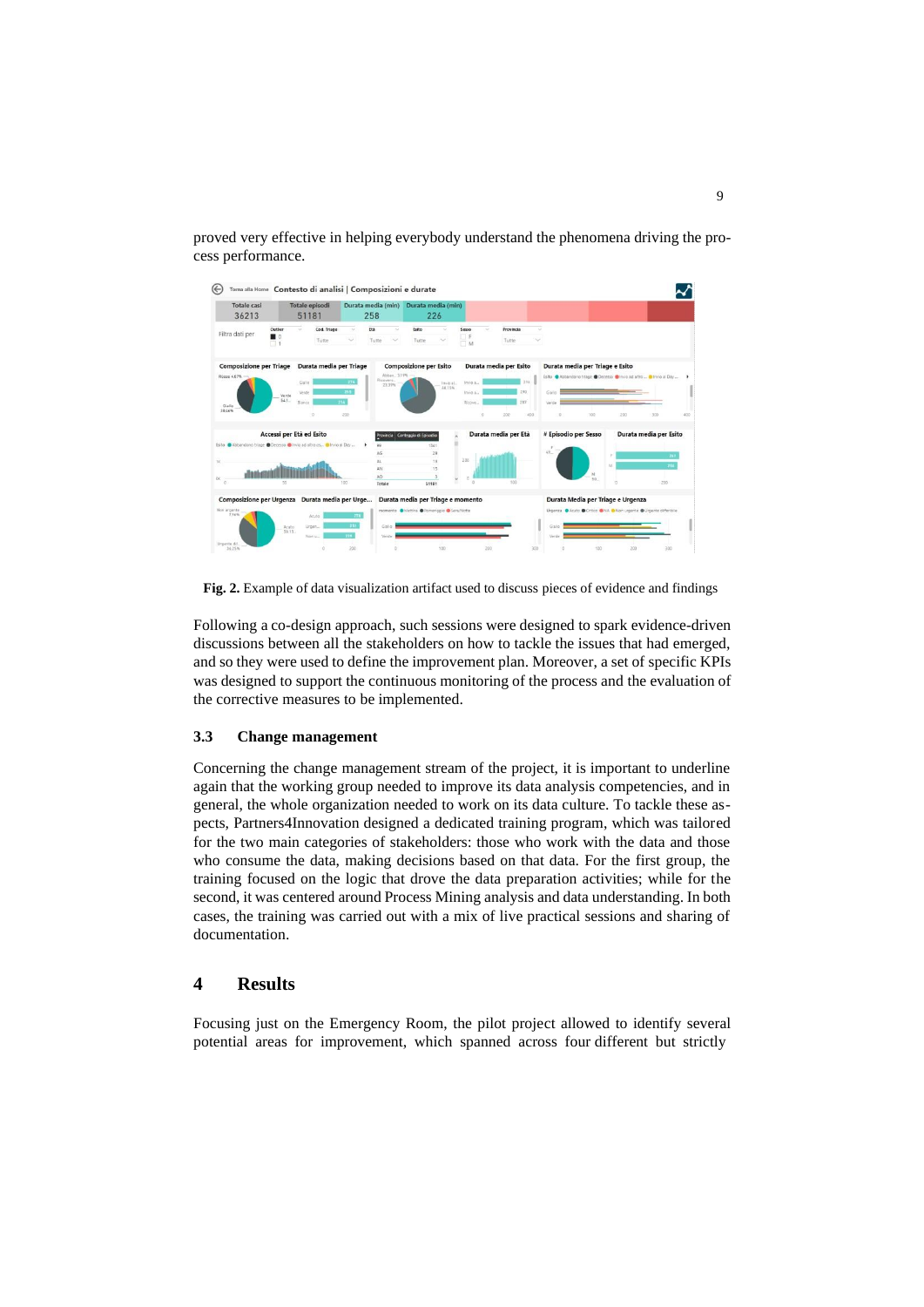connected dimensions: processes, people and skills, roles and organization, and systems and technology. Among the main areas for improvement identified we can find:

- **Spreading of best practices:** the analysis revealed some practices associated with better-than-average performance, such as:
	- Make simultaneous requests for specific couples of activities: for example, data showed that when blood tests and x-ray diagnostics were requested concurrently the associated throughput time was 14.3% lower than when they were requested in sequence, due to queue efficiency savings.
	- Anticipate the request for bed in recovery departments: data showed a 10.5% reduction in bed waiting time when the request was made before the actual ending of Emergency Room care treatments, a practice that was done only for 6.35% of all patients needing a bed.
- **Re-allocation of medical and administrative staff** according to patient affluence patterns, both intra-day and year-wise.
- **Set up of new standardized treatment paths** dedicated to specific categories of patients (the so-called "Fast Tracks").
- **Data Governance and Data Quality:** being able to retrieve high-quality data quickly and simply is critical to adopt a data-driven approach to decision-making, so the hospital needed to review their outsourcing contracts and work on the quality of data, both from a technological standpoint (implementing data quality controls) and from a people perspective (educating human resources on the impacts of poor application usage on data quality)
- **Activities association:** from the analysis, an insight showed that in a particular case, in more than 50% of the occurrences, laboratory analysis, as well as x-rays, were required. This led to a new procedure in the treatment of the specific illness, reducing significantly the throughput time in the management of those cases

Broadening the perspective over the analysis of the Emergency Room process, the project allowed AOUFE to achieve other important results.

First, it allowed both the top management and the process stakeholders to directly experience the great potential of Process Mining, which is critical to ensure commitment to the continuation of the evolution towards a quantitative approach to business process management. This result was particularly significant, as it secured this methodology as an integral part of the best practices of the hospital. The same experience has spread across different areas of the institution, so that process owners have an effective tool to address process performance. It has, for example, proven to be very effective in the reorganizations of beds and operatory rooms between the waves of the COVID-19 pandemic, to regain efficiency and recover procedures that were skipped due to the pandemic.

Then, it laid the foundation for a radical shift in the approach to process management, as it showed everybody the benefits of a data-driven approach to all its aspects, from analysis to improve definition and monitoring. During the pilot project, process owners and stakeholders all experienced the importance of the process. Understanding the

10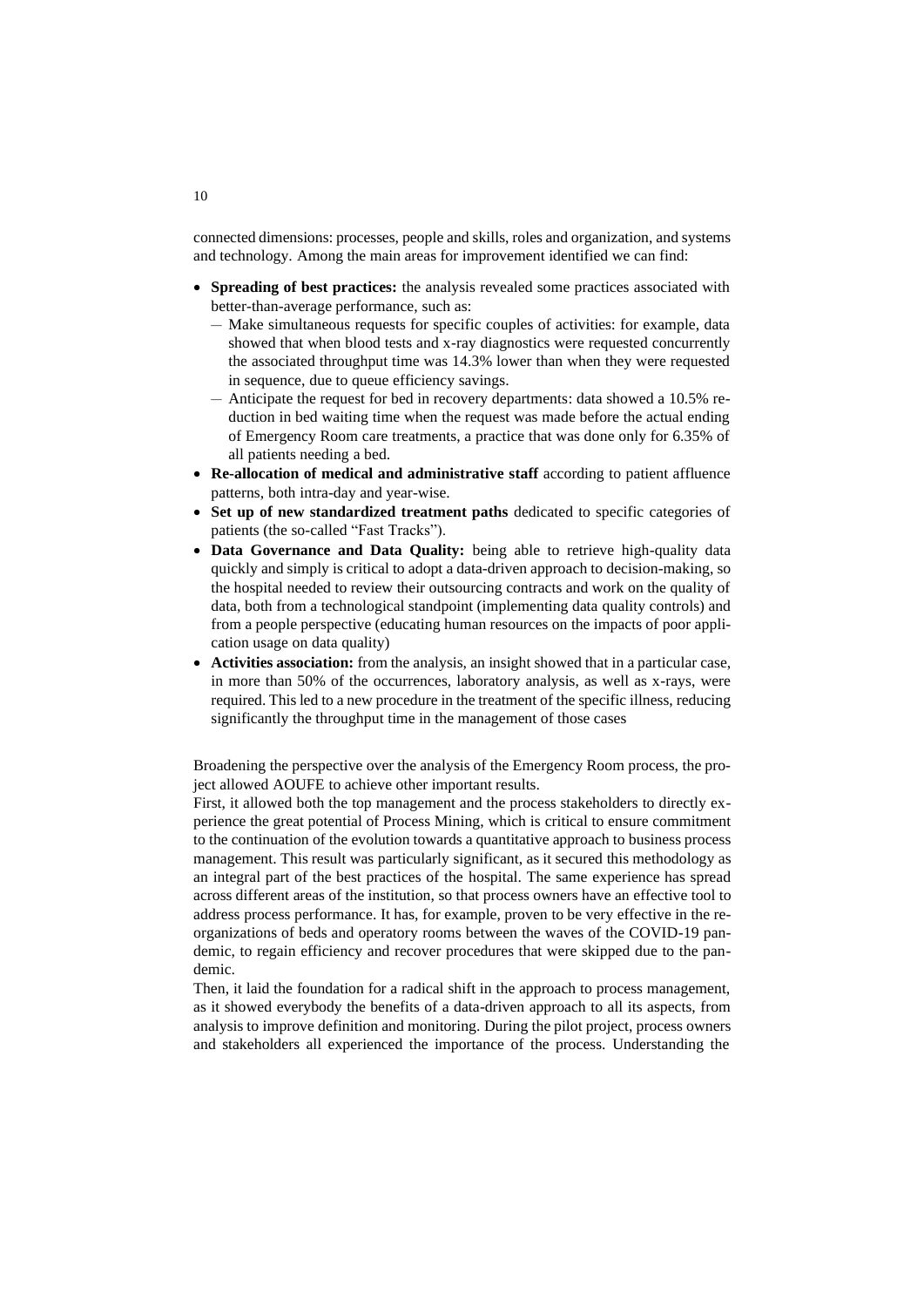process became an invaluable asset: while before one was only interested in measuring, now the focus moves to analysis, knowledge, and governance.

Finally, it contributed to the upskilling of the employees, who have become autonomous in the set-up and execution of the analysis, therefore making the hospital ready to progressively expand the scope and spread a new data-driven culture to all its strategical and day-to-day operations.

## **5 Lesson learned**

As said, hospitals and, more in general, the healthcare sector can highly benefit from advanced data analysis techniques, such as Process Mining. Being able to uncover each stage of the process clearly and objectively is particularly useful in every company but becomes essential when the understanding of it can save lives, as in these organizations. With the growing need to cut costs and enhance the quality of care, the AS-IS situation is the natural starting point to plan improvements. Changing the process from a simple operational element to a real asset requires, however, a paradigm shift. Again, since in the healthcare sector the final goal is to maximize efficiency and effectiveness, the scientific analysis of objective data can provide valuable insights. This is particularly true when the traditional analysis cannot cover the entire scope of variants of the process and is therefore limited to unveil just a small portion of reality. Process Mining does not suffer this limitation and can empower the decision process. However, to succeed and effectively employ this data mining technique two more ingredients are essential: the involvement of every line of business - or actors - and data sensibilization.

This project clearly shown to the entire organization as Process Mining can be a real, effective lever to real change, as it gave the process stakeholder tangible, objective evidence to make actors from different areas of the organization as a basis for their discussions. This point completely changes the usual dynamics between the different areas of the organization, which were relying more on personal relationships and sensations based on experience and personal feelings rather than on objective, clear and understandable measures of performance.

When the goal is to radically change the organization's culture rather than complete a stand-alone project, the general commitment of every level is crucial. To ensure that the innovation will last and successfully integrate into people's behaviors and mindsets, it needs to overcome the purely technical dimension, becoming a driver for organizational change. The contribution of all stakeholders to the analysis and their direct empowerment is therefore fundamental. Moreover, to fully harness the power of datadriven insights, a strong data culture must be established: without it, the initiative is doomed to be just a one-time experience, with no real change in the attitudes and mindset of people.

An agile approach, aimed at delivering tangible value in the short period, can be a key factor in ensuring the success of this kind of initiative. As big initial investments are a huge disincentive for organizations willing to leverage the power of data when the number of resources is limited, one might be more prone to choose short-term advantages